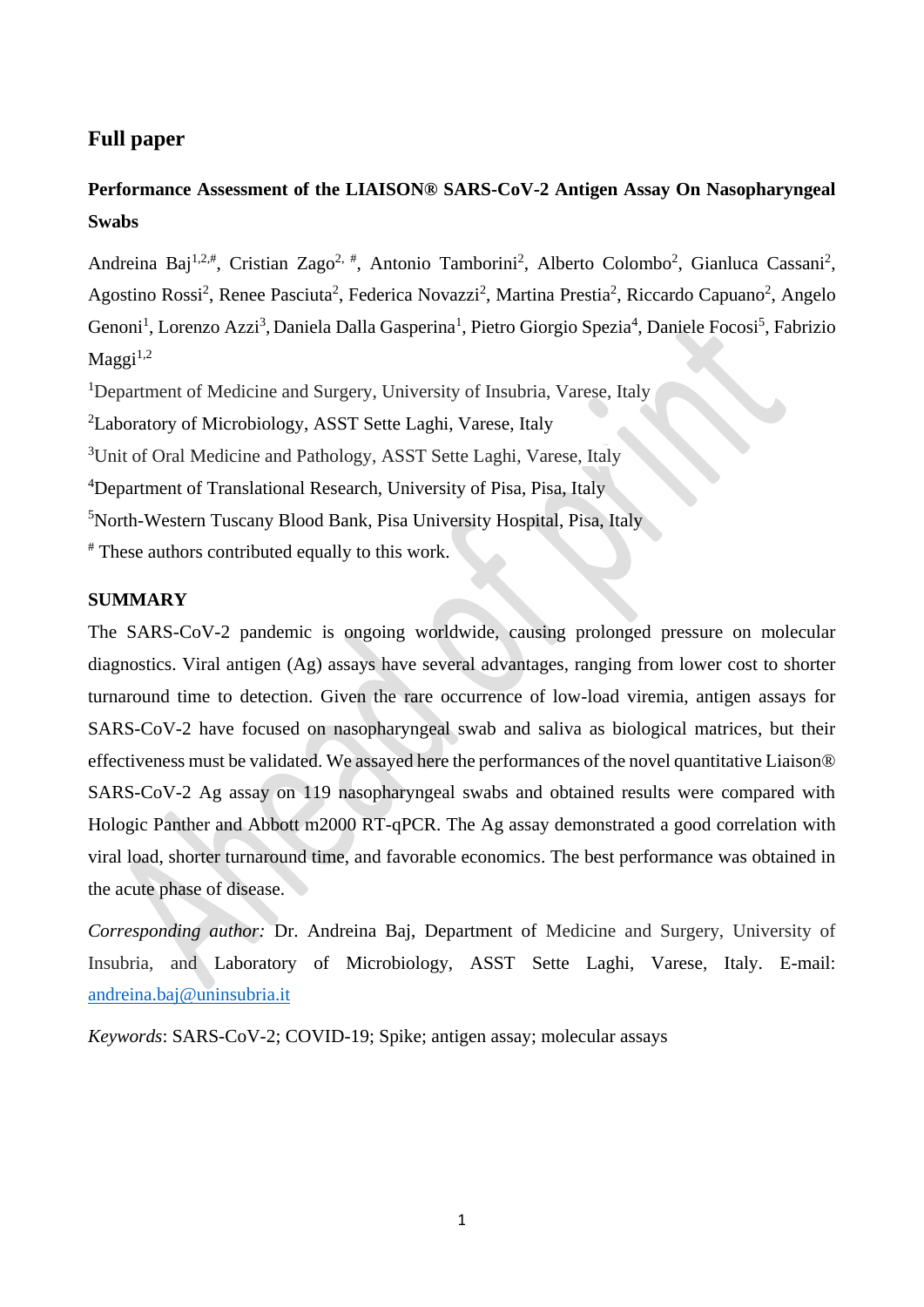## **INTRODUCTION**

The ongoing COVID-19 pandemic has caused 248 million cases and 5 million deaths worldwide as of November 3, 2021. The pandemic has been a challenge for both wards and laboratories, with great pressure exerted on molecular diagnostics, namely SARS-CoV-2 RT-PCR. The supply of PCR reagents has often suffered shortages during the pandemic, and alternative direct or indirect diagnosis has been implemented. Antigen (Ag) assays have a timeframe of usability like that of RT-PCR, and have several advantages over molecular methods, ranging from stability to cheaper cost and shorter turnaround time. Both point-of-care (lateral-flow immunochromatographic assays (LFIA)) and laboratory setting (high-throughput instrument-based) Ag tests for SARS-CoV-2 have been released, with the former category, unfortunately, offering poor performance in terms of assay precision (Houston et al., 2021; Gremmels et al., 2021; James et al., 2021; Schildgen et al., 2021; Möckel et al., 2021; Favresse et al., 2021; Osterman et al., 2021; Young et al., 2020; Yamayoshi et al., 2020). We report here our experience with the use of the Liaison® SARS-CoV-2 Ag assay (DiaSorin,

Saluggia, Italy).

### **MATERIALS AND METHODS**

#### *Nasopharyngeal swab specimens*

Residual diagnostic samples from 119 consecutive nasopharyngeal swabs (NPS), placed into sterile universal transport medium, were used for the study.

Samples were randomly chosen from patients hospitalized in COVID-dedicated wards, with a mean age of 78 (28-95), a clinical picture spanning from mild to critical, and in a period ranging from 0 to 95 days after the diagnosis of infection.

Molecular tests confirmed 92 samples as SARS-CoV-2 positive and 27 as virus-negative. After routine testing, aliquots of specimens were taken and stored at -80°C until use.

## *SARS CoV-2 genome detection*

NPS had previously been tested for SARS-CoV-2 RNA using two different molecular platforms. The real-time SARS-CoV-2 assay (Abbott Molecular, Des Plaines, IL) is a qualitative test performed on the Abbott m2000 platform and targets the N and RNA dependent RNA polymerase (RdRp) genes of the viral genome.

The Aptima assay (Hologic, San Diego, CA) uses transcription-mediated amplification technology for SARS-CoV-2 RNA amplification. It targets two regions within the ORF1ab gene of the viral genome and is performed on the Panther instrument.

### *SARS CoV-2 Ag detection*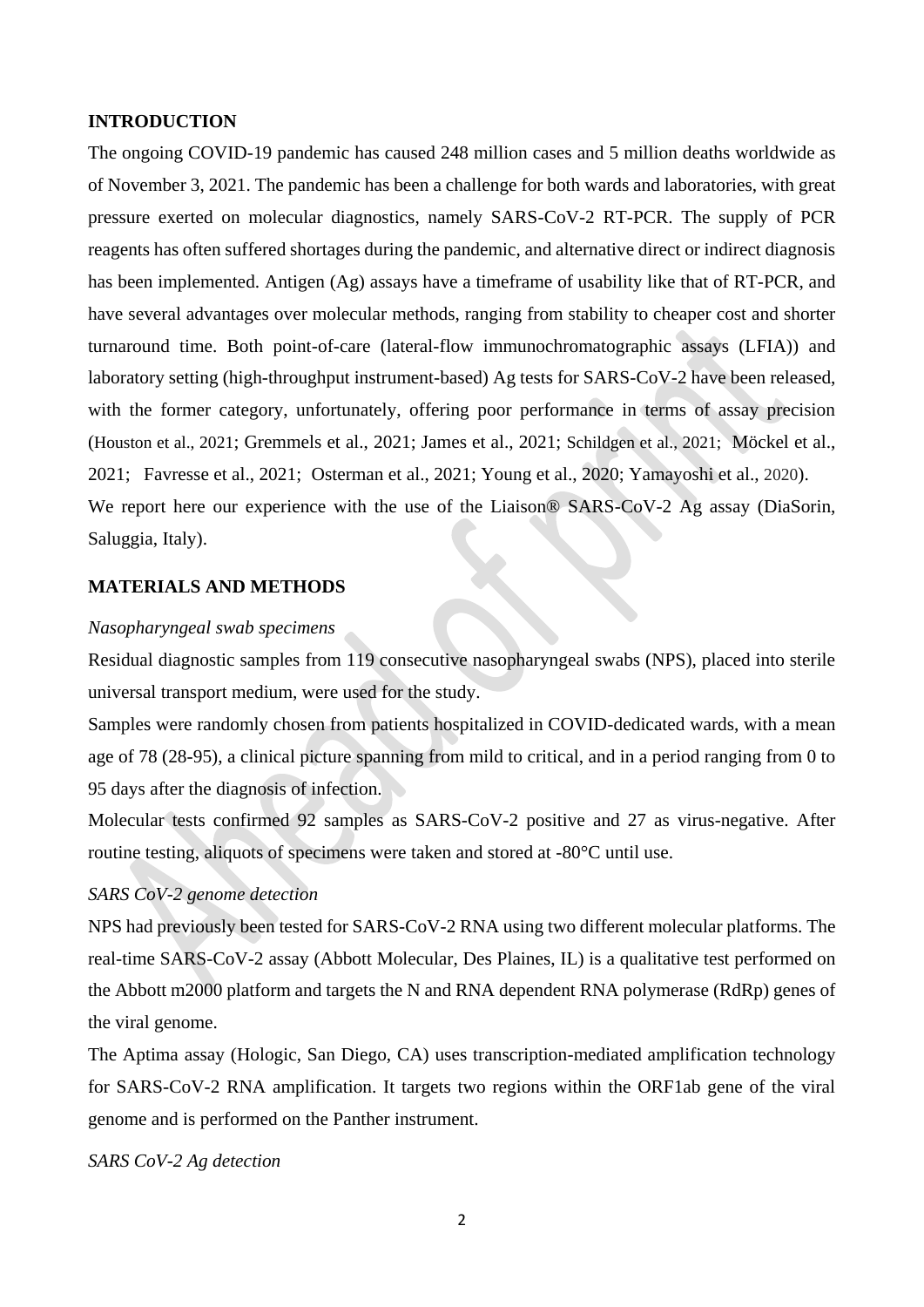On NPS samples previously analyzed by molecular methods, the LIAISON® SARS-CoV-2 Ag (DiaSorin, Saluggia, Italy) was performed according to the manufacturer's recommendations. The assay is a direct two-step sandwich chemiluminescence immunoassay, and quantitatively detects SARS-CoV-2 nucleocapsid protein Ag in NPS by using the LIAISON® XL analyzer. The analyzer automatically calculates SARS-CoV-2 Ag concentrations from 22 to  $10^5$  TCID<sub>50</sub>/mL.

#### *Statistical analysis*

SPSS software version 23 (IBM, Chicago, IL, USA) was used for statistical analysis. Transformed Ag load in Log format was used for analysis. Chi-square test and Fisher's exact test were applied to evaluate the heterogeneity of contingency tables. The coefficient of determination  $\mathbb{R}^2$  (Spearman rho coefficient) was used to measure the overall correlation between methods. To test the repeatability of the Ag method, four samples were tested in quadruplicate, and the coefficient of variation (CV) was calculated. All *p* values presented are based on two-tailed tests, and  $p \le 0.05$  was considered statistically significant.

#### **RESULTS**

The 119 randomly selected NPS were tested both by molecular and antigenic methods. Considering the 92 molecular-positive specimens, 84% (77) were detected as positive when the LIAISON® SARS-CoV-2 Ag was applied, whereas 100% (27) of samples molecularly detected as virus negative also tested negative by the Ag assay. Overall, the Ag assay concordance was 87% (104 of 119 samples), with good agreement.

Interesting, a reverse correlation ( $r = -0.74$ ) between the Liaison® SARS-CoV-2 Ag assay and the cycle threshold in Abbott m2000 RT-qPCR was observed (Figure 1A). Of note, the sensitivity of Ag assay was 84% overall when compared to Abbott m2000, but 100% for samples with Ct <22 (Table 1).

Instead, a lack of correlation was noted between Liaison® SARS-CoV-2 Ag assay and the RLU readings from Hologic Panther (Figure 1B and Table 2). This is not unexpected given the lack of a precise correlation between RLU and viral loads.

Of note, 94.4% sensitivity was observed when patients tested within 10 days post onset of symptoms, but dropped to 82% when all patients were considered, in a period ranging from 0 to 95 days after diagnosis of infection.

Finally, intra precision and reproducibility of the Ag assay were investigated by testing, in four independent experiments, a panel of 4 samples having different Ct values by Abbott platform. The differences between measured TCID<sub>50</sub>/ml values were small and the mean CV variation was 0.0185 (Table 3).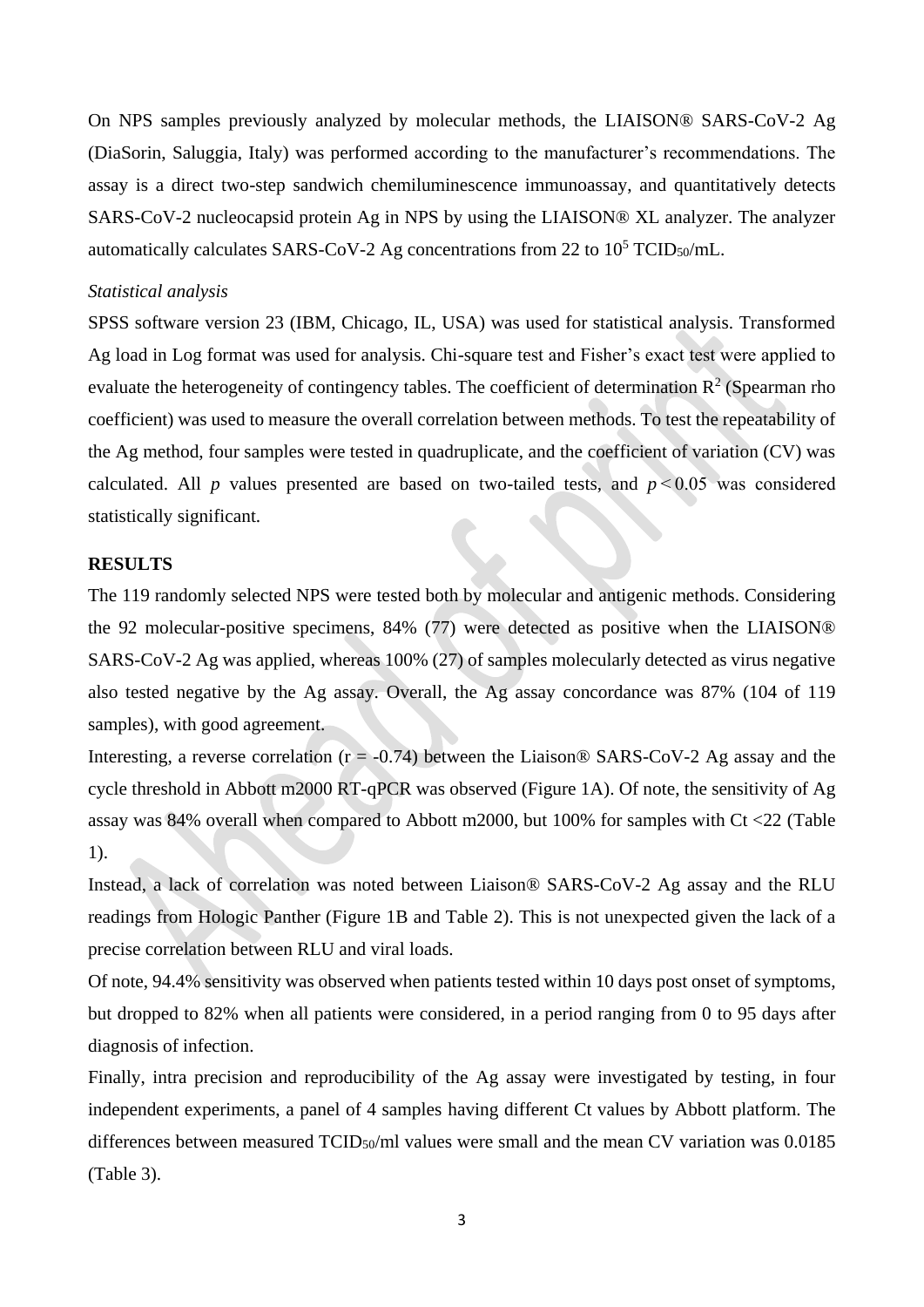#### **DISCUSSION**

Given the transient and low-grade viremia, antigen tests for SARS-CoV-2 have mainly focused on NPS and saliva as the biological matrix. Nasal and nasopharyngeal samples usually harbor higher viral loads because of the higher number of replication-competent cells, and most assays should be used within 10 days from the onset of symptoms. Assays can be classified according to the setting for usage (laboratory vs. point-of-care testing (POCT)) or according to the detected antigen (spike vs. nucleocapsid protein).

Many POCT based on immunochromatographic LFIA have entered the market (e.g., Abbott's BinaxNOW<sup>™</sup> COVID-19 Ag Card (James et al., 2021, Young et al., 2020, Okoye et al., 2021, Kashiwagi et al., 2021) or Roche's Panbio COVID-19 Ag Rapid Test Device (Gremmels et al., 2021, Mak GCK et al.,2021, Linares et al., 2020, Fenollar et al., 2021, Fund 2021), but they generally perform worse than instrument-based antigen assays (sensitivities and specificities in the 70-80% range vs. >90%, respectively). Table 4 summarizes the currently marketed high-throughput, laboratory setting SARS-CoV-2 Ag assays for use with nasal, oropharyngeal or nasopharyngeal swab (Kashiwagi et al., 2021, Chen et al., 2021).

To date, few studies have compared the performance of Ag versus molecular assays in nasopharyngeal swabs, but none of them tested the effectiveness of Ag assays on SARS CoV-2 detection. The LIAISON® SARS-CoV-2 Ag arises as an alternative solution to identify acute COVID-19 infection, with a declared 94.6% sensitivity on nasopharyngeal swabs. Our study represents the first validation of the test against two robust RT-qPCR and TMA platforms, suggesting that the Ag assay can be used reliably in the laboratory as an alternative to molecular testing whenever high viral loads are suspected and in the acute phase of the disease. In these situations, the LIAISON® SARS-CoV-2 Ag test supplies quick and reliable results, contributing to contain the virus spread.

## **Declaration of Conflicting Interests**

We declare we have no conflicts of interest related to this manuscript.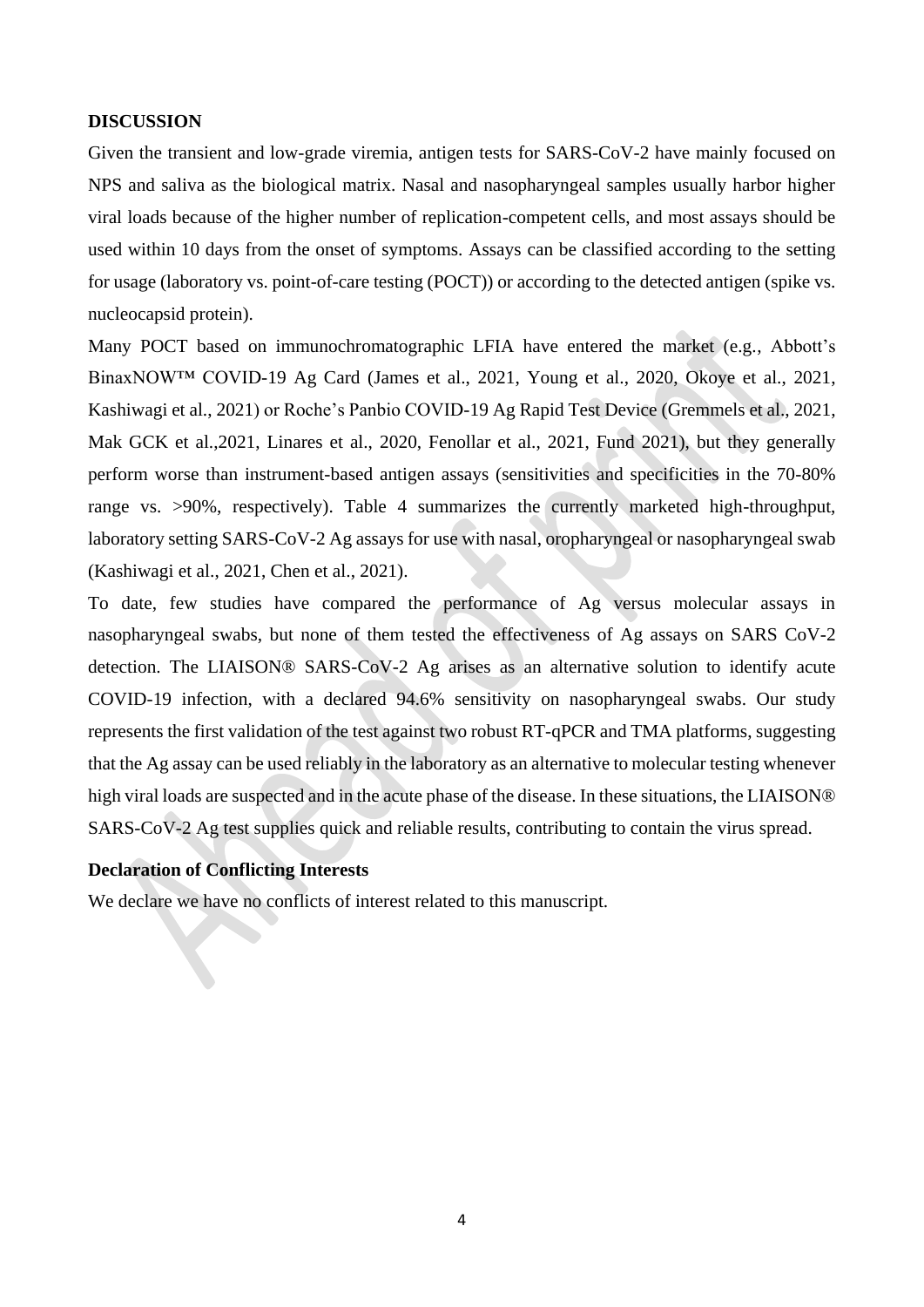#### **REFERENCES**

Houston H, Gupta-Wright A, Toke-Bjolverud E, Biggin-Lamming J, John L. **(**2021). Diagnostic accuracy and utility of SARS-CoV-2 antigen lateral flow assays in medical admissions with possible COVID-19. J Hosp Infect. Feb 1: S0195-6701(21)00036-0.

Gremmels H, Winkel BMF, Schuurman R, Rosingh A, Rigter NAM, Rodriguez O, Ubijaan J, Wensing AMJ, Bonten MJM, Hofstra LM. (2021). Real-life validation of the Panbio™ COVID-19 antigen rapid test (Abbott) in community-dwelling subjects with symptoms of potential SARS-CoV-2 infection. EClinicalMedicine 31:100677.

James AE, Gulley T, Kothari A, Holder K, Garner K, Patil N. (2021). Performance of the BinaxNOW coronavirus disease 2019 (COVID-19) Antigen Card test relative to the severe acute respiratory coronavirus virus 2 (SARS-CoV-2) real-time reverse transcriptase-polymerase chain reaction (rRT-PCR) assay among symptomatic and asymptomatic healthcare employees. Infect Control Hosp Epidemiol Jan  $25:1-3.$ 

Schildgen V, Demuth S, Lüsebrink J, Schildgen O. **(**2021). Limits and Opportunities of SARS-CoV-2 Antigen Rapid Tests: An Experienced-Based Perspective. Pathogens 10(1): 38.

Möckel M, Corman VM, Stegemann MS, Hofmann J, Stein A, Jones TC, Gastmeier P, Seybold J, Offermann R, Bachmann U, Lindner T, Bauer W, Drosten C, Rosen A, Somasundaram R. **(**2021). SARS-CoV-2 Antigen Rapid Immunoassay for Diagnosis of COVID-19 in the Emergency Department. Biomarkers 1-13.

Favresse J, Gillot C, Oliveira M, Cadrobbi J, Elsen M, Eucher C, Laffineur K, Rosseels C, Van Eeckhoudt S, Nicolas JB, Morimont L, Dogné JM, Douxfils J. 2021. Head-to-Head Comparison of Rapid and Automated Antigen Detection Tests for the Diagnosis of SARS-CoV-2 Infection. (2021). J Clin Med. Jan 13;10(2): 265.

Osterman A, Baldauf HM, Eletreby M, Wettengel JM, Afridi SQ, Fuchs T, Holzmann E, Maier A, Döring J, Grzimek-Koschewa N, Muenchhoff M, Protzer U, Kaderali L, Keppler OT. **(**2021). Evaluation of two rapid antigen tests to detect SARS-CoV-2 in a hospital setting. Med Microbiol Immunol. Jan 16:1–8.

Young S, Taylor SN, Cammarata CL, Varnado KG, Roger-Dalbert C, Montano A, Griego-Fullbright C, Burgard C, Fernandez C, Eckert K, Andrews JC, Ren H, Allen J, Ackerman R, Cooper CK. (2020). Clinical Evaluation of BD Veritor SARS-CoV-2 Point-of-Care Test Performance Compared to PCR-Based Testing and versus the Sofia 2 SARS Antigen Point-of-Care Test. J Clin Microbiol. Dec 17;59(1): e02338-20.

Yamayoshi S, Sakai-Tagawa Y, Koga M, Akasaka O, Nakachi I, Koh H, Maeda K, Adachi E, Saito M, Nagai H, Ikeuchi K, Ogura T, Baba R, Fujita K, Fukui T, Ito F, Hattori SI, Yamamoto K, Nakamoto T, Furusawa Y, Yasuhara A, Ujie M, Yamada S, Ito M, Mitsuya H, Omagari N, Yotsuyanagi H, Iwatsuki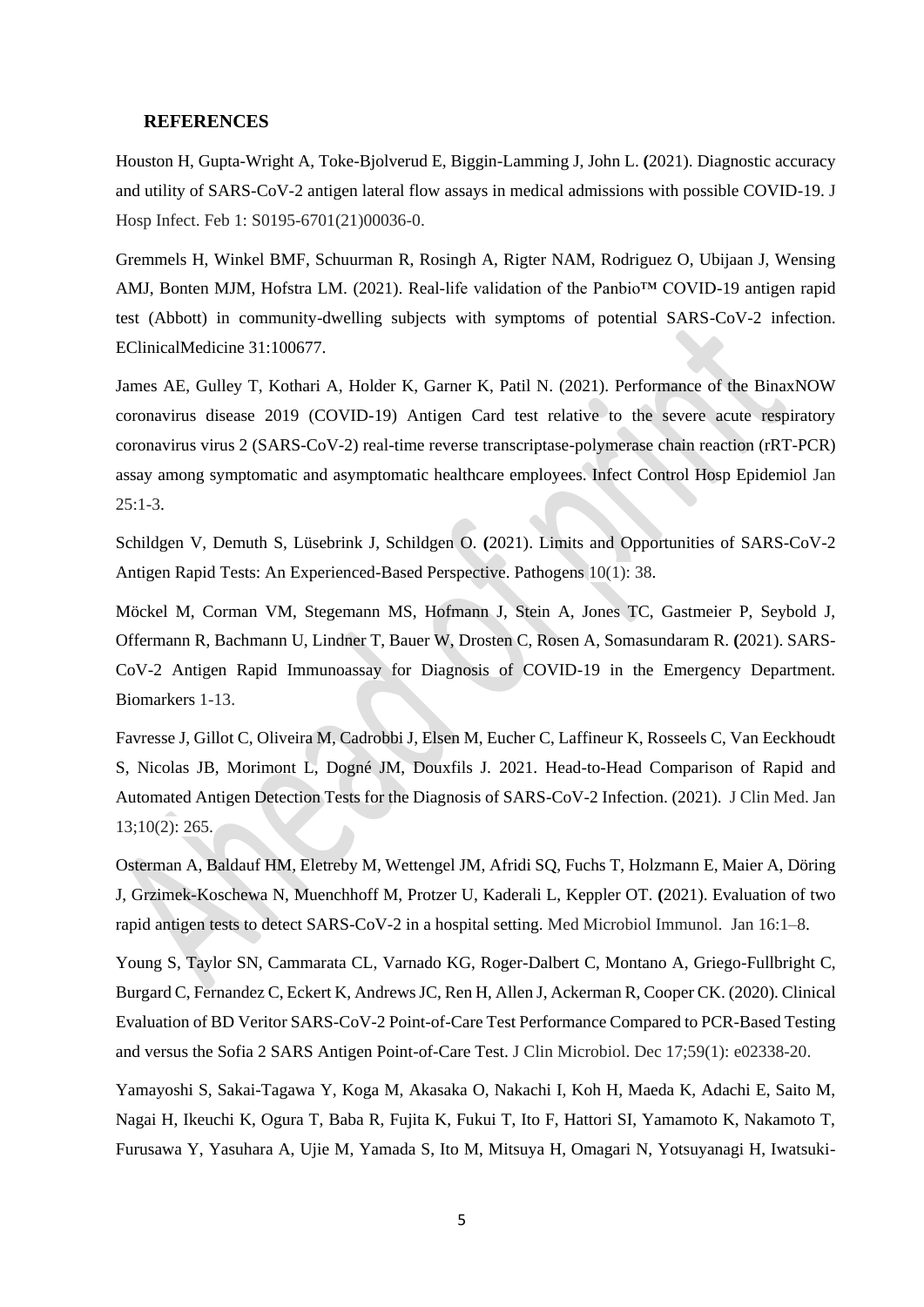Horimoto K, Imai M, Kawaoka Y. 2020. Comparison of Rapid Antigen Tests for COVID-19. Viruses. (2020) Dec 10;12(12):1420.

Okoye NC, Barker AP, Curtis K, Orlandi RR, Snavely EA, Wright C, Hanson KE, Pearson LN. (2021). Performance Characteristics of BinaxNOW COVID-19 Antigen Card for Screening Asymptomatic Individuals in a University Setting. J Clin Microbiol doi:10.1128/jcm.03282-20.

Kashiwagi K, Ishii Y, Aoki K, Yagi S, Maeda T, Miyazaki T, Yoshizawa S, Aoyagi K, Tateda K. **(**2021). Immunochromatographic test for the detection of SARS-CoV-2 in saliva. J Infect Chemother 27:384-386.

Mak GCK, Lau SSY, Wong KKY, Chow NLS, Lau CS, Lam ETK, Chan RCW, Tsang DNC. **(**2021). Evaluation of rapid antigen detection kit from the WHO Emergency Use List for detecting SARS-CoV-2. J Clin Virol 134:104712.

Linares M, Pérez-Tanoira R, Carrero A, Romanyk J, Pérez-García F, Gómez-Herruz P, Arroyo T, Cuadros J. **(**2020). Panbio antigen rapid test is reliable to diagnose SARS-CoV-2 infection in the first 7 days after the onset of symptoms. J Clin Virol 133:104659.

Fenollar F, Bouam A, Ballouche M, Fuster L, Prudent E, Colson P, Tissot-Dupont H, Million M, Drancourt M, Raoult D, Fournier PE. **(**2021). Evaluation of the Panbio COVID-19 Rapid Antigen Detection Test Device for the Screening of Patients with COVID-19. J Clin Microbiol. Jan 21;59(2): e02589-20.

Fund. TG. (2021). List of SARS-CoV-2 Diagnostic test kits and equipments eligible for procurement according to Board Decision on Additional Support for Country Responses to COVID-19  $(GF/B42/EDP11)$ .  $Version$  25.

[https://www.theglobalfund.org/media/9629/covid19\\_diagnosticproducts\\_list\\_en.pdf.](https://www.theglobalfund.org/media/9629/covid19_diagnosticproducts_list_en.pdf)

Chen CC, Lu SC, Bai CH, Wang PY, Lee KY, Wang YH. (2021). Diagnostic Accuracy of SARS-CoV-2 Antigen Tests for Community Transmission Screening: A Systematic Review and Meta-Analysis. Int. J. Environ. Res.Public Health 18: 11451.

Lefever S, Indevuyst C, Cuypers L, Dewaele K, Yin N, Cotton F, Padalko E, Oyaert M, Descy J, Cavalier E, Van Ranst M, André E, Lagrou K, Vermeersch P; Royal Belgian Society of Laboratory Medicine. (2021). Comparison of the Quantitative DiaSorin Liaison Antigen Test to Reverse Transcription-PCR for the Diagnosis of COVID-19 in Symptomatic and Asymptomatic Outpatients. J Clin Microbiol. Jun 18;59(7): e0037421.

Häuser F, Sprinzl MF, Dreis KJ, Renzaho A, Youhanen S, Kremer WM, Podlech J, Galle PR, Lackner KJ, Rossmann H, Lemmermann NA. (2021). Evaluation of a laboratory-based high-throughput SARS-CoV-2 antigen assay for non-COVID-19 patient screening at hospital admission. *Med Microbiol Immunol* **210,** 165–171.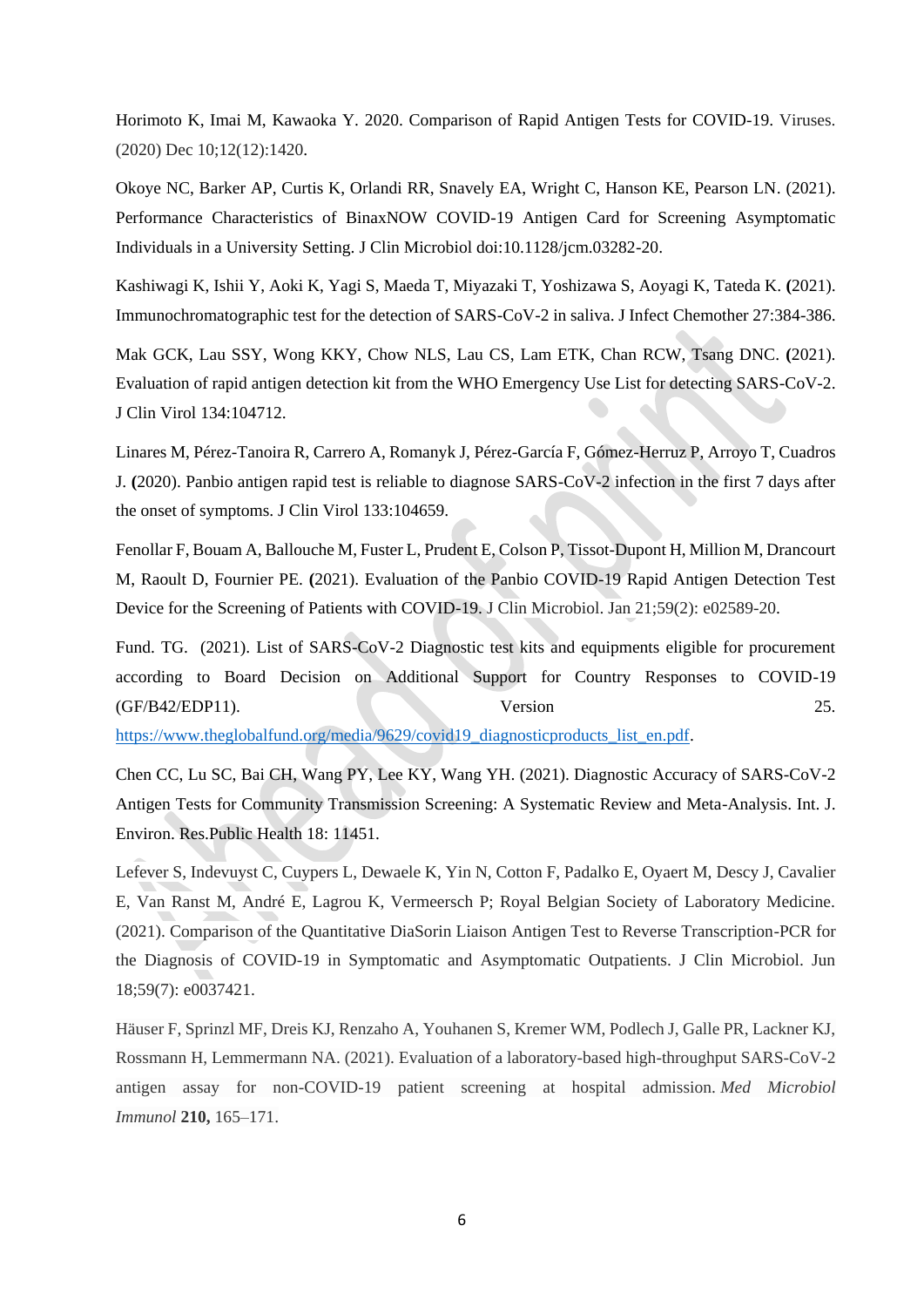Hartard, Cédric, Berger, Sibel, Josse, Thomas, Schvoerer, Evelyne and Jeulin, Hélène. (2021). Performance evaluation of an automated SARS-CoV-2 Ag test for the diagnosis of COVID-19 infection on nasopharyngeal swabs. Clinical Chemistry and Laboratory Medicine 59(12): 2003-2009.

Pray IW, Ford L, Cole D, Lee C, Bigouette JP, Abedi GR, Bushman D, Delahoy MJ, Currie D, Cherney B, Kirby M, Fajardo G, Caudill M, Langolf K, Kahrs J, Kelly P, Pitts C, Lim A, Aulik N, Tamin A, Harcourt JL, Queen K, Zhang J, Whitaker B, Browne H, Medrzycki M, Shewmaker P, Folster J, Bankamp B, Bowen MD, Thornburg NJ, Goffard K, Limbago B, Bateman A, Tate JE, Gieryn D, Kirking HL, Westergaard R, Killerby M. **(**2021). Performance of an Antigen-Based Test for Asymptomatic and Symptomatic SARS-CoV-2 Testing at Two University Campuses - Wisconsin, September-October 2020. MMWR Morb Mortal Wkly Rep 69:1642-1647.

Beck ET, Paar W, Fojut L, Serwe J, Jahnke RR. **(**2021). Comparison of the Quidel Sofia SARS FIA Test to the Hologic Aptima SARS-CoV-2 TMA Test for Diagnosis of COVID-19 in Symptomatic Outpatients. J Clin Microbiol. Jan 21;59(2): e02727-20.

Pollock NR, Savage TJ, Wardell H, Lee RA, Mathew A, Stengelin M, Sigal GB. **(**2021). Correlation of SARS-CoV-2 nucleocapsid antigen and RNA concentrations in nasopharyngeal samples from children and adults using an ultrasensitive and quantitative antigen assay. J Clin Microbiol. Jan 13: JCM.03077-20.

Aoki K, Nagasawa T, Ishii Y, Yagi S, Okuma S, Kashiwagi K, Maeda T, Miyazaki T, Yoshizawa S, Tateda K. **(**2020). Clinical validation of quantitative SARS-CoV-2 antigen assays to estimate SARS-CoV-2 viral loads in nasopharyngeal swabs. J Infect Chemother. Dec 3: S1341-321X(20)30428-1.

Hirotsu Y, Maejima M, Shibusawa M, Nagakubo Y, Hosaka K, Amemiya K, Sueki H, Hayakawa M, Mochizuki H, Tsutsui T, Kakizaki Y, Miyashita Y, Yagi S, Kojima S, Omata M. (2020). Comparison of automated SARS-CoV-2 antigen test for COVID-19 infection with quantitative RT-PCR using 313 nasopharyngeal swabs, including from seven serially followed patients. Int J Infect Dis 99: 397-402.

Kohmer N, Toptan T, Pallas C, Karaca O, Pfeiffer A, Westhaus S, Widera M, Berger A, Hoehl S, Kammel M, Ciesek S, Rabenau HF. **(**2021). The Comparative Clinical Performance of Four SARS-CoV-2 Rapid Antigen Tests and Their Correlation to Infectivity In Vitro. J Clin Med. 10(2): 328.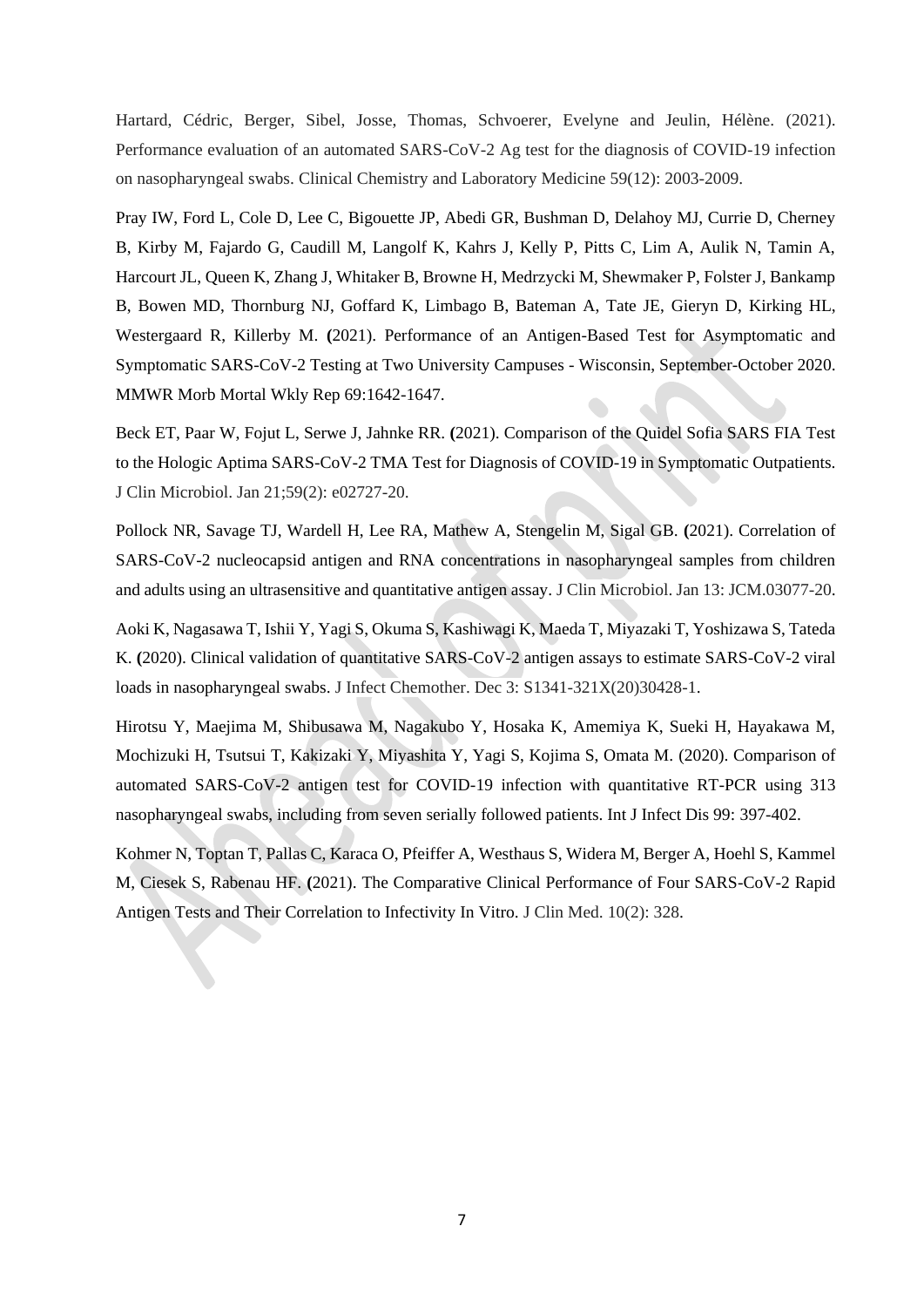| Cycle threshold value No. examined |    | Liaison® SARS CoV-2 Ag |                                                          |  |
|------------------------------------|----|------------------------|----------------------------------------------------------|--|
| (Abbott m2000)                     |    | Positive $(\% )$       | TCID <sub>50</sub> per ml<br>(mean $\pm$ standard error) |  |
| $<$ 22                             | 35 | 35 (100)               | $17039 \pm 5649$                                         |  |
| $22 - 26$                          | 25 | 16(64)                 | $3902 \pm 2681$                                          |  |
| > 26                               | 7  | 3(43)                  | $30 \pm 3$                                               |  |
| Total                              | 67 | 54(81)                 | $12051 \pm 3776$                                         |  |

**Table 1.** Percentage of positive Liaison® SARS-CoV-2 Ag assay readings according to different cycle threshold ranks in Abbott m2000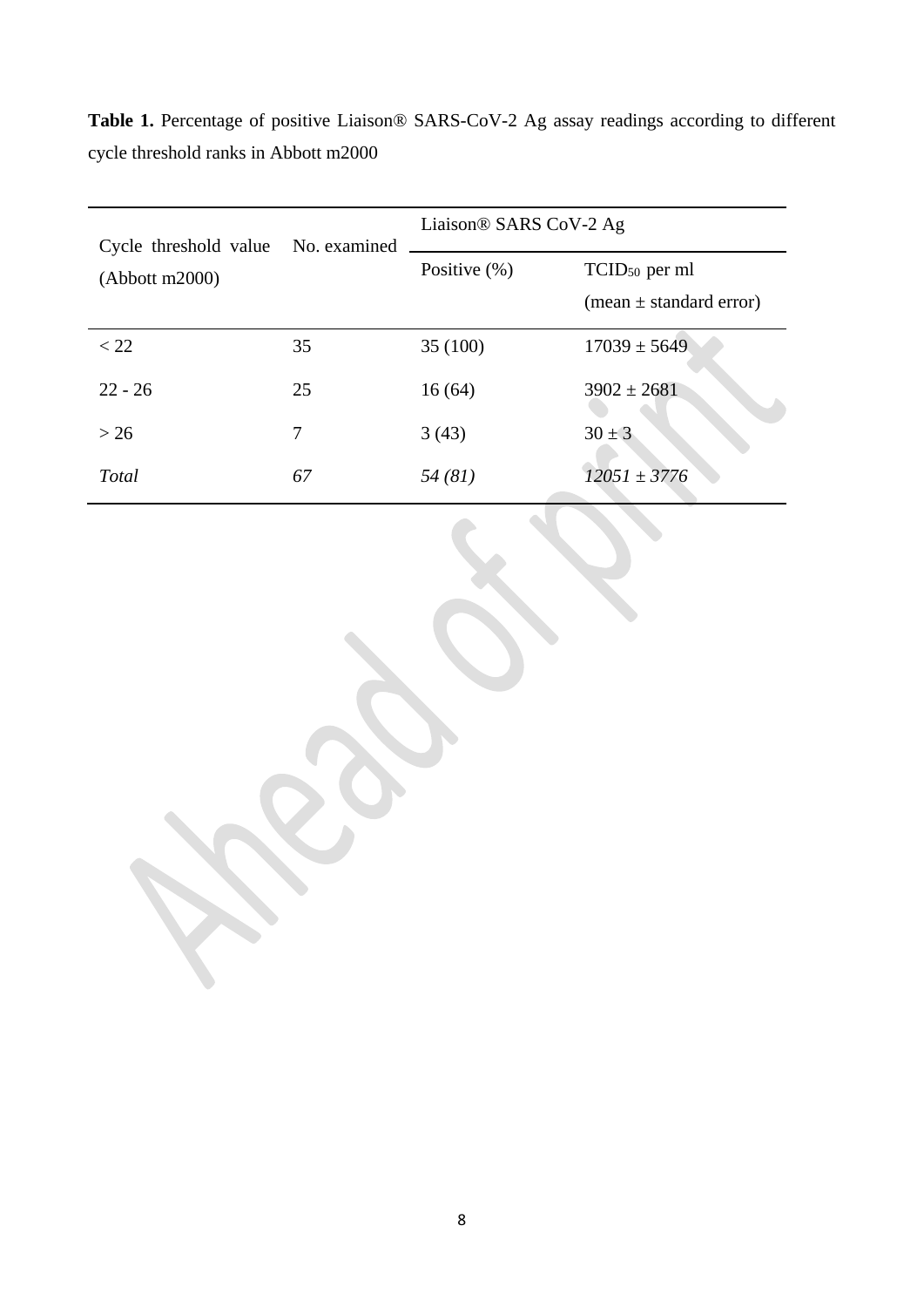| <b>RLU</b>         | No. examined | Liaison <sup>®</sup> SARS CoV-2 Ag |                                                                        |  |
|--------------------|--------------|------------------------------------|------------------------------------------------------------------------|--|
| (Hologic, Panther) |              | Positive $(\% )$                   | TCID <sub>50</sub> per ml<br>$(\text{mean} \pm \text{standard error})$ |  |
| < 1246             | 13           | 12 (92)                            | $19833 \pm 11097$                                                      |  |
| $\geq 1246$        | 12           | 11 (92)                            | $15678 \pm 9579$                                                       |  |
| Total              | 25           | 23(92)                             | $17846 \pm 7230$                                                       |  |

**Table 2.** Percentage of positive Liaison® SARS-CoV-2 Ag assay readings according to different RLU ranks in Hologic Panther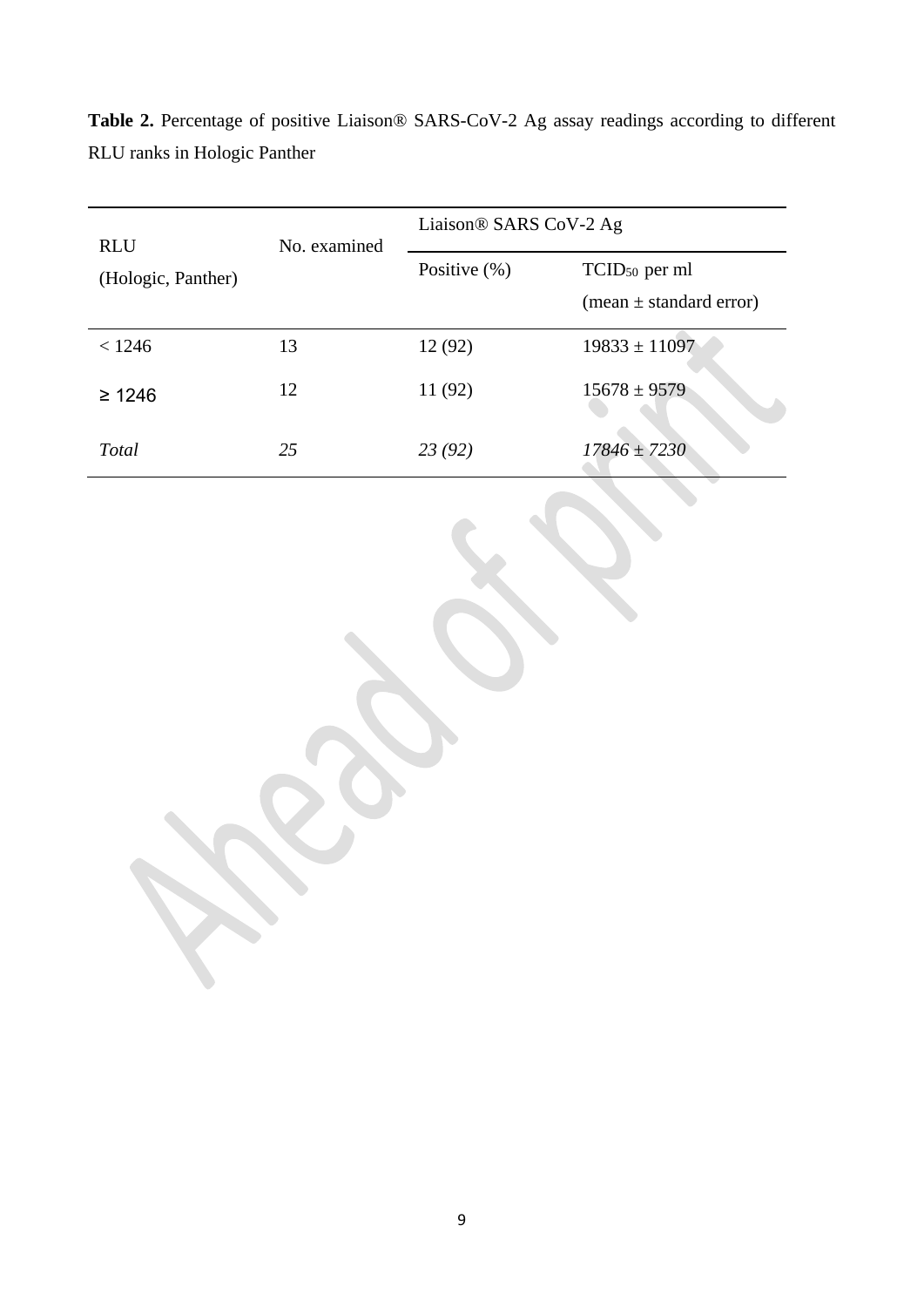| Sample / Ct value Liaison® SARS-CoV-2 Ag assay determination<br>(Abbott m2000) | (TCID <sub>50</sub> /ml) |      |      |      | CV value |
|--------------------------------------------------------------------------------|--------------------------|------|------|------|----------|
|                                                                                | A                        | B    | C    | D    |          |
| 1/22                                                                           | 1523                     | 1458 | 1500 | 1484 | 0.018    |
| 2/24                                                                           | 371                      | 363  | 362  | 372  | 0.014    |
| 3/25                                                                           | 208                      | 213  | 203  | 201  | 0.026    |
| 4/26                                                                           | 186                      | 184  | 188  | 181  | 0.016    |

 $\langle \cdot \rangle$ 

**Table 3.** Reproducibility of Liaison® SARS-CoV-2 Ag assay readings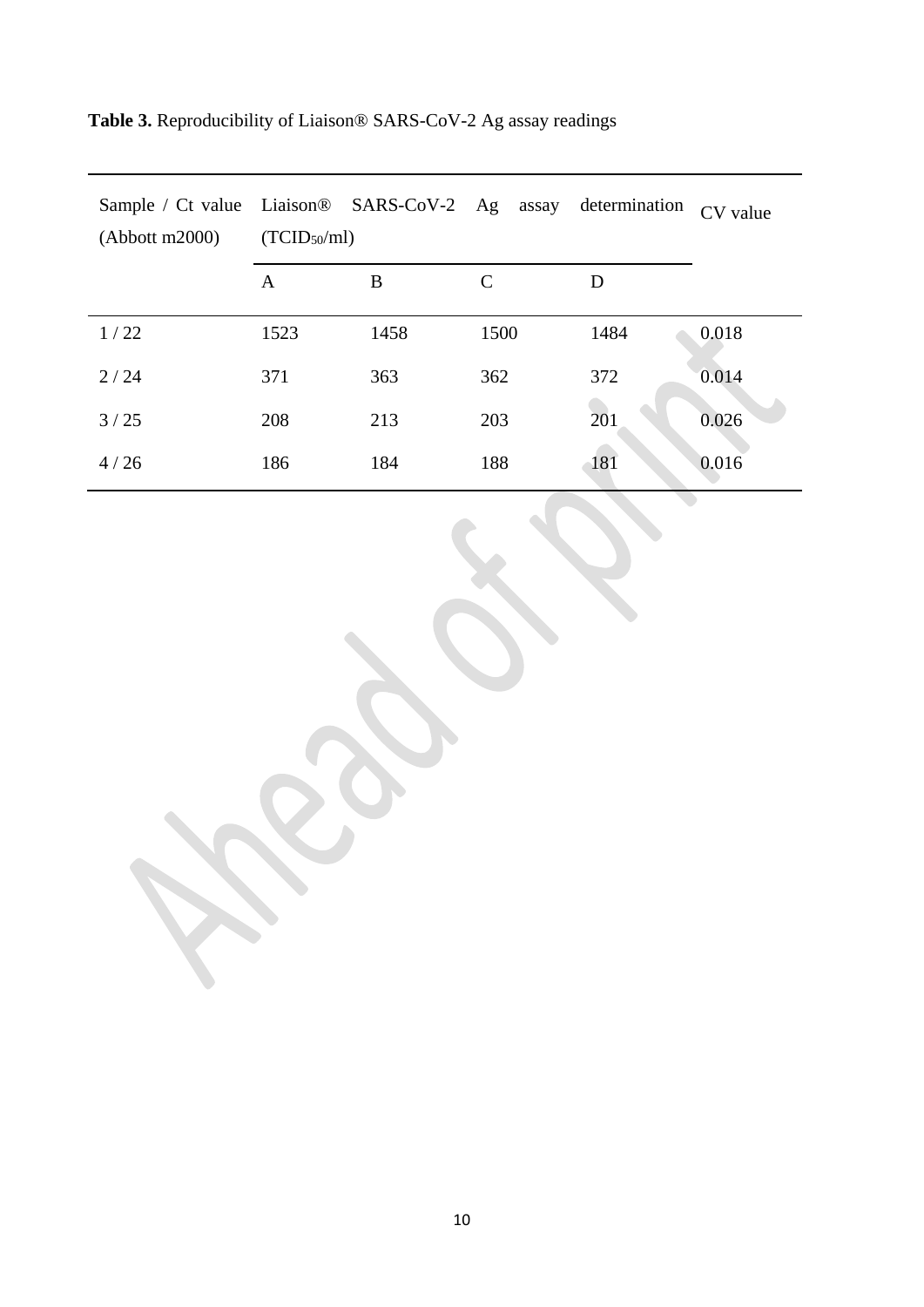**Table 4.** Summary of high-throughput, laboratory setting SARS-CoV-2 Ag assays for use with nasal swabs, nasopharyngeal swabs, or oropharyngeal swab. N: nucleocapsid. S: spike.

| <b>Vendor</b> | <b>Instrument</b>      | <b>Kit brand</b>                           | Ag         | <b>Method</b>      | TAT (min) |                                            |
|---------------|------------------------|--------------------------------------------|------------|--------------------|-----------|--------------------------------------------|
|               |                        |                                            |            |                    |           | <b>Ref</b>                                 |
| Roche         |                        | Cobas e411 analyzer, Elecsys® SARS-CoV-2 N |            | One-step double Ab | 18        | n.a.                                       |
|               | e601/e602<br>cobas     | Antigen                                    |            | sandwich IA        |           | https://diagnostics.roche.com/global/en/p  |
|               | modules, cobas e801    |                                            |            |                    |           | roducts/params/elecsys-sars-cov-2-         |
|               | module                 |                                            |            |                    |           | antigen-test.html                          |
| DiaSorin      | <b>LIAISON®</b><br>XL, | Liaison® SARS-CoV-2 N                      |            | Sandwich IA        | 42        | Lefever et al., 2021, Häuser et al., 2021, |
|               | LIAISON® XS<br>and Ag  |                                            |            |                    |           | Hartard et al., 2021                       |
|               | <b>LIAISON®</b>        |                                            |            |                    |           | https://www.diasorin.com/sites/default/fi  |
|               |                        |                                            |            |                    |           | les/allegati_prodotti/liaisonr_sars_cov-   |
|               |                        |                                            |            |                    |           | 2_antigen_pag_sing_m0870004372_a_d         |
|               |                        |                                            |            |                    |           | igital_lr.pdf                              |
|               |                        |                                            |            |                    |           |                                            |
| BBB Inc.      | SAMPINUTE™             | Sampinute COVID-19                         | <b>RBD</b> | Magnetic           | 10        | n.a.                                       |
| (by)          | Celltrion Analyzer     | Antigen MIA                                |            | Electrochemical    |           | https://www.celltrion.com/en-              |
| USA, Inc.)    |                        |                                            |            | Sandwich<br>IA     |           | us/kit/sampinute                           |
|               |                        |                                            |            | (MESIA)            |           |                                            |
|               |                        |                                            |            |                    |           |                                            |
|               |                        |                                            |            |                    |           |                                            |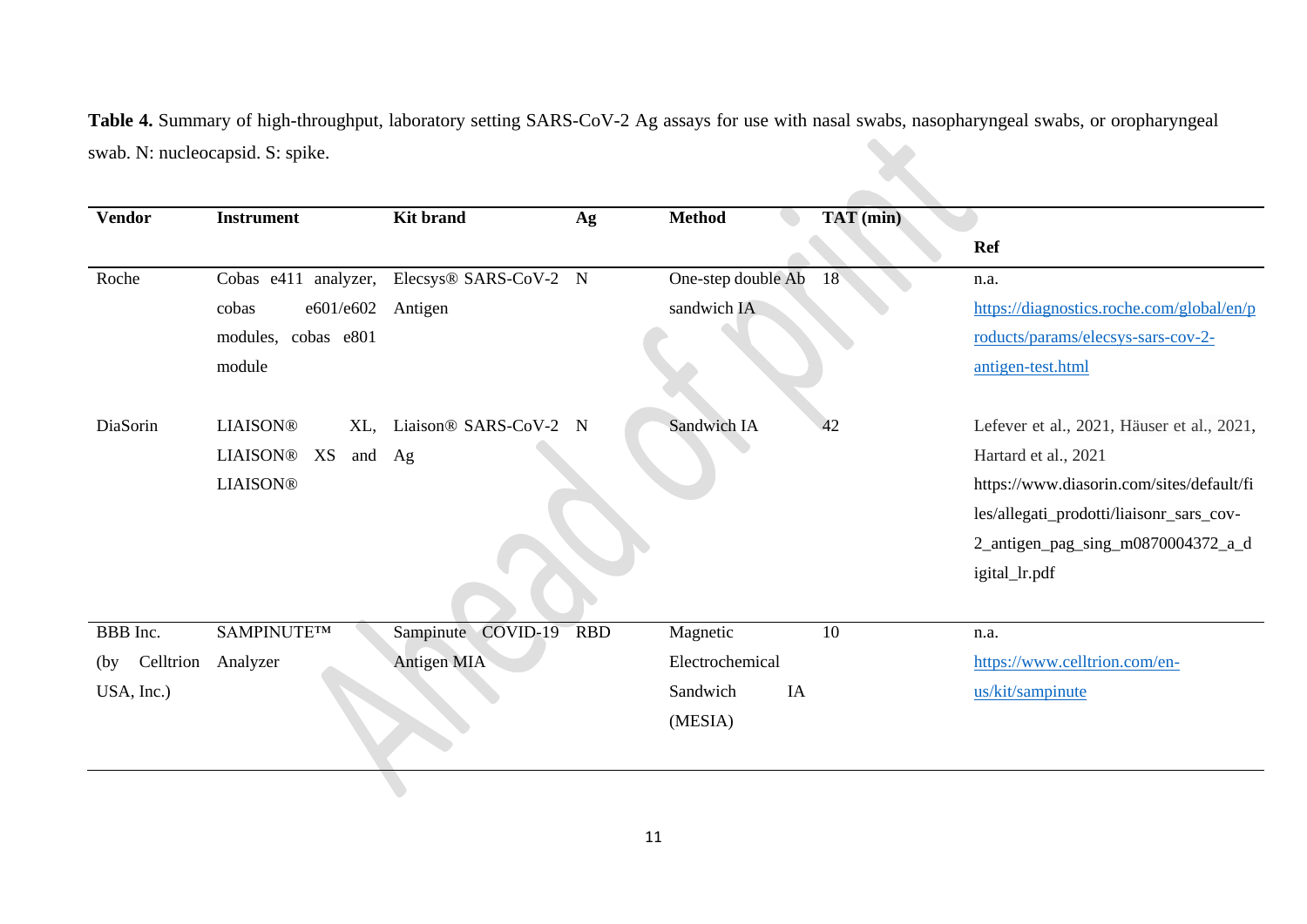| Quidel            | Sofia 2<br>Sofia and               | Sofia SARS Antigen N             | Sandwich IFA      | 15  | (Young et al., 2020, Pray et al., 2021,   |
|-------------------|------------------------------------|----------------------------------|-------------------|-----|-------------------------------------------|
| Corporation       | instrument                         | <b>FIA</b>                       |                   |     | Beck et al., 2021)                        |
|                   |                                    |                                  |                   |     | https://www.quidel.com/sites/default/file |
|                   |                                    |                                  |                   |     | s/product/documents/EF1438903EN00.p       |
|                   |                                    |                                  |                   |     | df                                        |
| Becton,           | Veritor <sup>TM</sup><br><b>BD</b> | Plus BD Veritor System for N     |                   | 15  | (Young et al., 2020)                      |
| Dickinson and     | Analyzer                           | Rapid Detection<br>of            |                   |     | https://www.bd.com/documents/guides/d     |
| Company           |                                    | SARS-CoV-2                       |                   |     | irections-for-use/IDS_BD-Veritor-Plus-    |
|                   |                                    |                                  |                   |     | SARS-CoV-2-500048916_DF_EN.pdf            |
| Scale MSD<br>Meso |                                    | e S-PLEX ®                       | Electrochemilumin |     | (Pollock et al., 2021)                    |
| Discovery         |                                    |                                  | escence (ECL)     |     |                                           |
| Quanterix         | Simoa HD-X Analyzer                | Simoa® SARS-COV-2<br>${\bf N}$   |                   |     | n.a.                                      |
| Corporation       |                                    | N Protein Antigen Test           |                   |     |                                           |
|                   |                                    |                                  |                   |     |                                           |
| OrthoClinical     | <b>VITROS 3600</b>                 | <b>VITROS</b><br>$\mathbf N$     |                   |     | n.a.                                      |
| Diagnostics       | Immunodiagnostic                   | Immunodiagnostic                 |                   |     |                                           |
|                   | System and the                     | Products SARS-CoV-2              |                   |     |                                           |
|                   | VITROS 5600/XT                     | <b>Antigen Reagent Pack</b>      |                   |     |                                           |
|                   | 7600 Integrated                    |                                  |                   |     |                                           |
|                   | Systems                            |                                  |                   |     |                                           |
| Fujirebio         | <b>LUMIPULSE G1200</b>             | Lumipulse <sup>®</sup> G SARS- N |                   | 35' | (Aoki et al 2020, Hirotsu et al., 2020)   |
|                   |                                    | $CoV-2 Ag$                       |                   |     |                                           |
| Luminostics,      | Clip Analyzer                      | Rapid N<br>COVID<br>Clip         |                   |     | n.a.                                      |
| Inc               |                                    | <b>Antigen Test</b>              |                   |     |                                           |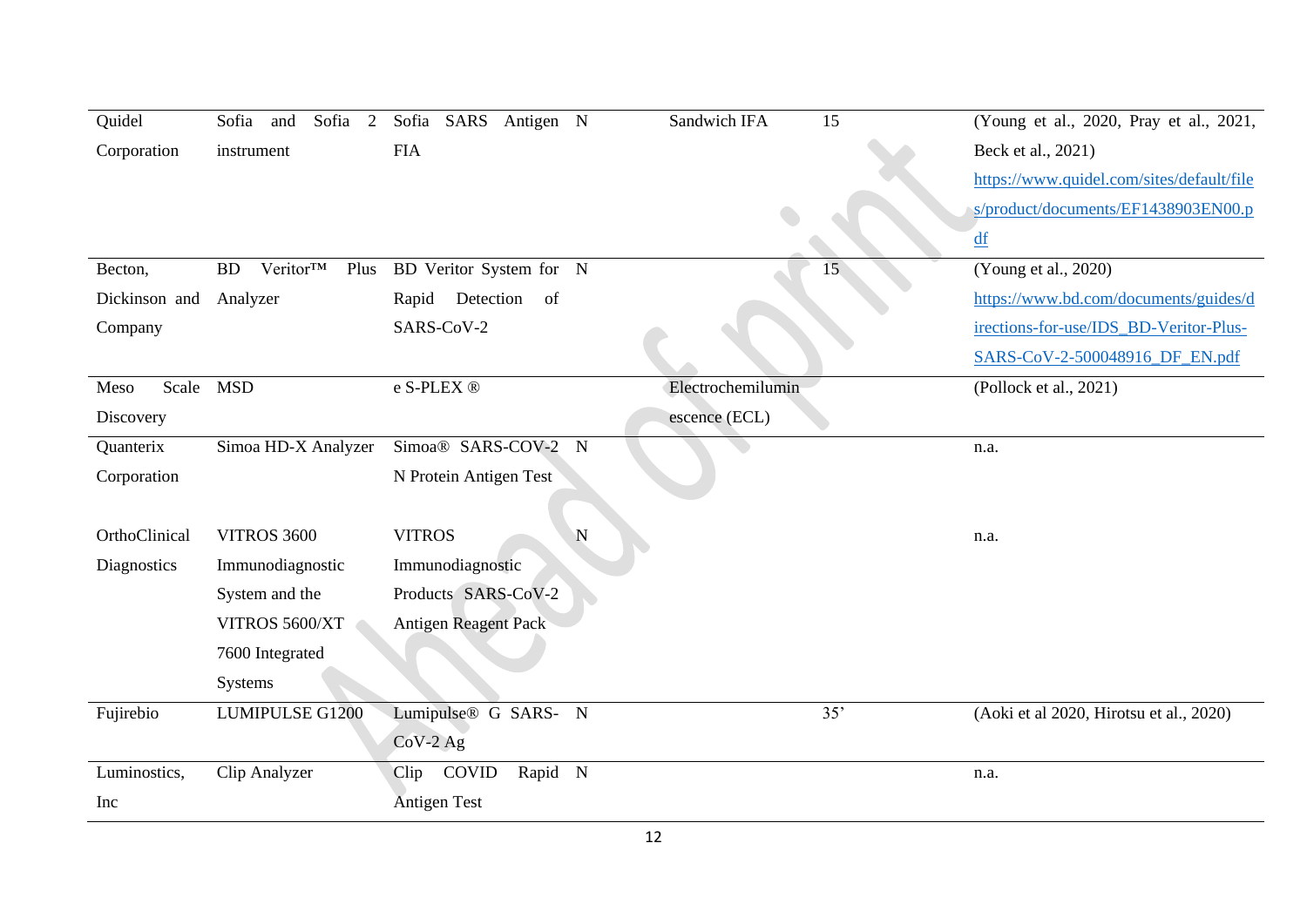|               | LumiraDx UK LumiraDx Platform | LumiraDx SARS-CoV- N | Microfluidic      | (Kohmer et al., 2021) |  |
|---------------|-------------------------------|----------------------|-------------------|-----------------------|--|
| SARS-<br>Ltd. |                               | $2$ Ag Test $\,$     | immunofluorescenc |                       |  |
| $CoV-2$       |                               |                      | e assay           |                       |  |
|               |                               |                      |                   |                       |  |
|               |                               |                      | $13\,$            |                       |  |